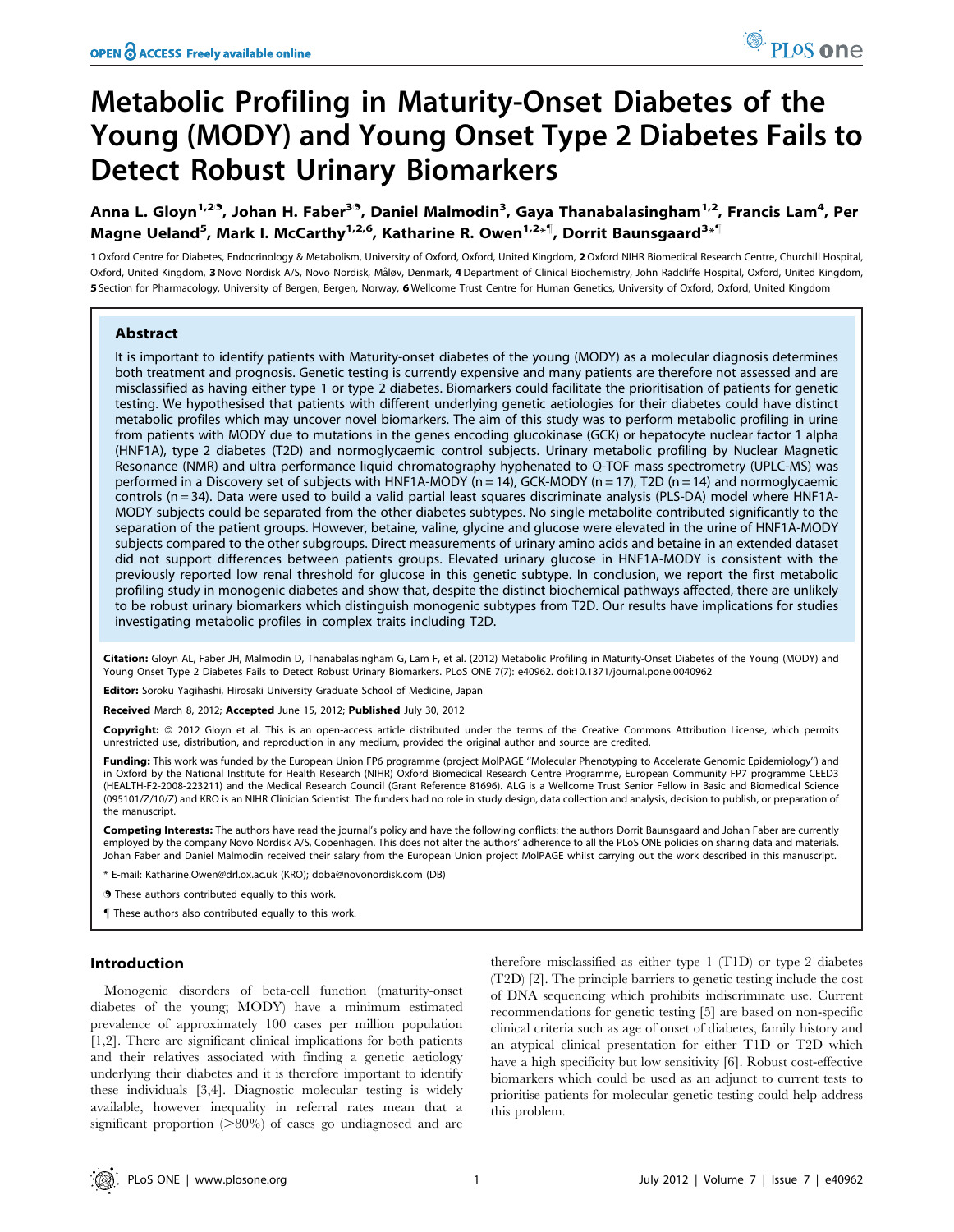The most common subtypes of MODY in all populations studied are the result of mutations in the genes encoding the transcription factor Hepatocyte nuclear factor 1 alpha (HNF1A) and the key glycolytic enzyme glucokinase (GCK) [5]. HNF1A is expressed in a number of tissues including pancreas and liver where it plays an important role in the regulation of a large number of genes [7]. It is the role of HNF1A in liver which provides the greatest potential for urinary and/or plasma biomarkers, which could aid the differentiation from other forms of diabetes.

There have been several studies evaluating candidate biomarkers which have emerged from rodent models and human genetics but until recently none have demonstrated sufficient specificity and sensitivity and/or withstood replication in other populations [8,9,10,11,12,13,14,15,16]. The most promising biomarker to date is highly sensitive C-reactive protein (hsCRP) [6,11,17]. Although these data are promising, one significant limitation of CRP as a biomarker is that it is an acute phase protein and levels are raised during infection [11]. Metabolomics aims/endeavours to provide a global assessment of metabolites in a given sample and has recently been used to investigate *Hnf1a1*-dependent pathways in urine samples from  $Hnfa^{-/-}$  null and wild-type mice [18]. More recently, metabolic profiling has been proposed as a platform for identifying metabolites which serve as accurate indicators of diabetes pathogenesis and progression [19,20]. Given the different genetic aetiologies and distinct metabolic pathways affected, we hypothesised that subjects with HNF1A-MODY could have a different pattern of urinary metabolic profile compared to subjects with GCK-MODY and T2D. The first aim of this study was to determine the metabolic profiles of subjects with monogenic diabetes and identify metabolites which distinguish the different genetic subtypes (Discovery Study) and second to evaluate potential biomarkers in an extended group of subjects.

### Results

# Metabolic profiling of diabetic subtypes by Ultra Performance Liquid Chromatography Mass Spectrometry (UPLC-MS)

We compared the metabolic urine profile of samples from normoglycaemic control and T2D subjects with samples from HNF1A-MODY and GCK-MODY subjects. The clinical characteristics of the subjects studied are given in table 1. Urine samples were analysed using two different platforms; liquid chromatography mass spectrometry (LC-MS) and <sup>1</sup>H nuclear magnetic resonance spectroscopy (NMR).

The LC-MS based method acquired approximately 3000 MS peaks of positive ions (ESI<sup>+</sup>). Representative positive base peak intensity (TBPI) chromatograms of the controls and the three diabetic subgroups are shown in Figure S1. Maximum separation between the four defined classes in the data (controls, T2D, HNF1A-MODY and GCK-MODY) was assessed using partial least squares regression discriminant analysis (PLS-DA) models. The models were built from 1752 peaks of normalized MS data after eliminating the background and non-biologically relevant peaks. A four-class model of controls versus the three diabetic subgroups as separate classes showed a reasonable separation between the controls and the three diabetic groups, but the model was not valid in a permutation test (Table S1). A two-class model of the controls versus all diabetic subjects as one group proved to be valid with a  $Q^2$  above 0.5 (Table S1 and Figure S2). Three non-diabetic HNF1A mutation carriers and a mutation carrier with impaired glucose tolerance (IGT) were included with the HNF1A subjects selected for the Discovery study. These four subjects were

first predicted into the two-class model, but since they all grouped with the diabetic subjects in the model, these four samples were included in HNF1A-MODY group in all subsequent analyses (red and blue boxes in Figure S2).

We then tested if the metabolic profiles of the MODY subtypes, HNF1A-MODY and GCK-MODY, were different from T2D subjects in a three-class PLS-DA model. The model with low  $Q^2$ proved to be non-valid in a permutation test (Table S1). However, the HNF1A-MODY group was well separated from the two other groups in the score plot (Figure S3), and consequently a two-class model was built having merged the GCK-MODY and T2D groups. This model tested valid with  $Q^2$  above 0.5 using three components (Figure 1, Table S1). We examined the models for possible confounding effects from age, gender, BMI and family membership on the class prediction, but the valid models did not show any separation trends between the classes based on these factors.

In an attempt to look for interesting MS peak variables that contributed to the separation of the HNF1A-MODY group from the merged GCK-MODY and diet treated T2D groups, the S-plot from a two-class O-PLS-DA model (data not shown) was examined. Some of the MS peaks were singled out as the most important contributors to the HNF1A-MODY class separation. However, looking at the MS raw data it appeared the selected peaks had very high intensity levels in several of the HNF1A-MODY subjects, but their levels were at the level of the controls and the other diabetic groups in the rest of the HNF1A-MODY subjects (Figure 2). Thus, the clear separation of HNF1A-MODY subgroup from the other diabetic subgroups in the two-class model could not reveal any significant individual metabolic markers across the entire subgroup.

The two peaks with the highest contributions to the HNF1A-MODY subgroup separation were chosen for closer examination, and the corresponding metabolites were confirmed by comparison of accurate mass, retention time, co-elution, and MS/MS mass spectra to those of authentic standards. They were betaine (m/z 118.086),  $ESI^+$  and glucose (m/z 219.016,  $ESI^+$ ) (Figure 2). The high betaine and glucose levels were not directly correlated with each other in more than two subjects (Figure S4). The high glucose and betaine levels did not show any strong correlations when plotted against the clinical parameters measured (HbA1c, fasting blood glucose, BMI or duration of disease). There was however a correlation between betaine levels and gender. A plot of betaine peak intensity levels for the three diabetic subgroups showed that the HNF1A-MODY subjects with abnormal betaine levels were all female (Figure S5). However, this observation could be a coincidence considering the low number of subjects in the HNF1A-MODY group  $(n = 24)$ , a majority of whom were female. The four non-diabetic HNF1A-MODY mutation carriers had some of the lowest betaine levels observed in this study, and when betaine levels were plotted against fasting plasma glucose levels for all HNF1A-MODY subjects, the four mutation carriers clustered together (Figure S6).

# Metabolic profiling of diabetic subjects by <sup>1</sup>H nuclear magnetic resonance spectroscopy (NMR)

Similar to the modelling process of MS data, multivariate models were acquired for NMR data. The glucose regions of the NMR spectra had to be removed due to very high urine glucose levels in several of the HNF1A-MODY subjects. The processed NMR spectra were modelled with PLS-DA to discriminate the diabetic subgroups (Figure S7). The PLS-DA model showed reasonable separation of the three diabetic subgroups, but the model was not valid  $(Q^2 = 0.06)$ . In addition, the model was not improved when T2D and GCK-MODY groups were merged into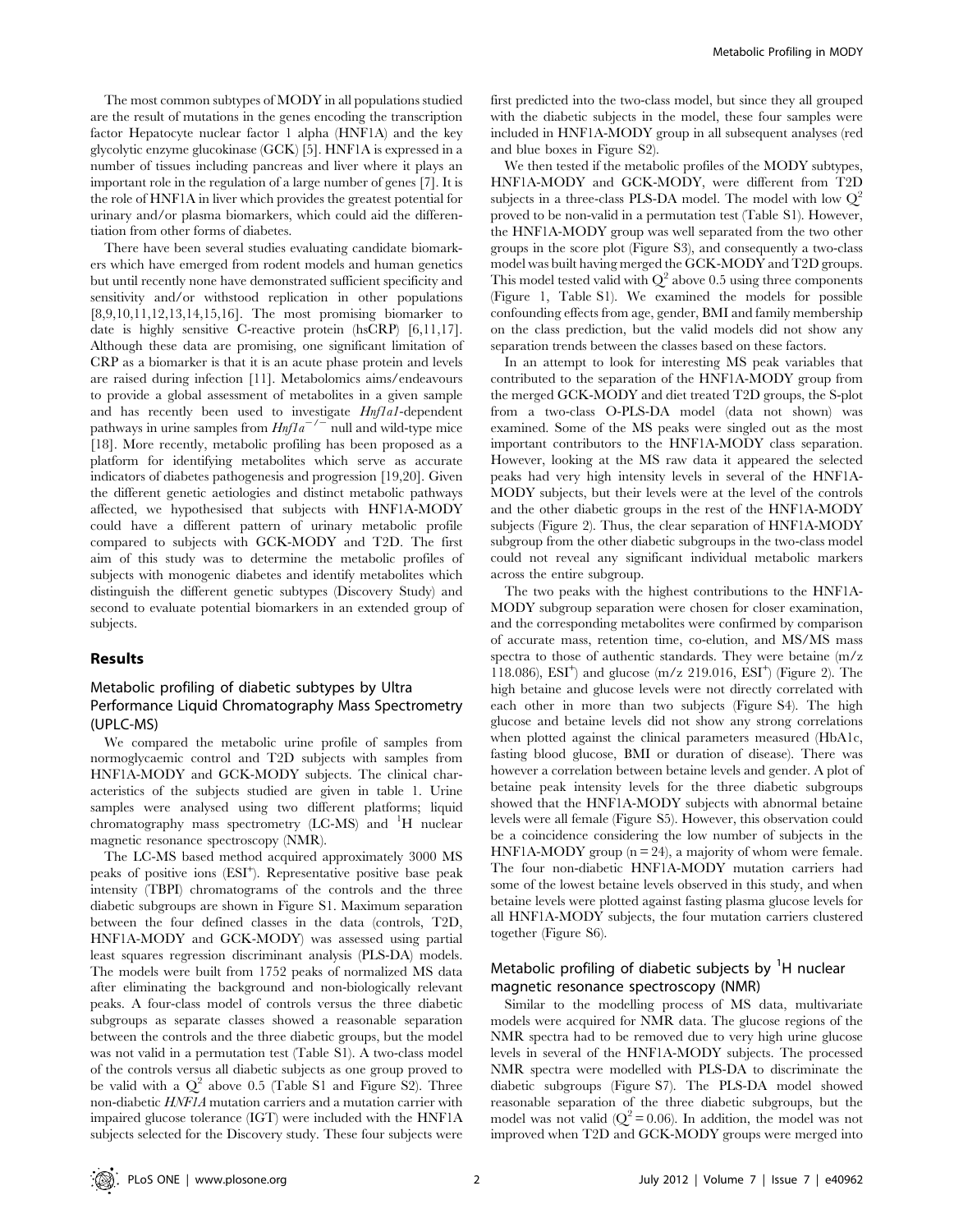Table 1. Clinical Characteristics of Subjects in the Discovery and extended datasets.

|                                           | <b>Discovery dataset</b>                 |                                       |                              |                                 | <b>Extended dataset</b>                  |                               |  |
|-------------------------------------------|------------------------------------------|---------------------------------------|------------------------------|---------------------------------|------------------------------------------|-------------------------------|--|
|                                           | <b>HNF1A-MODY</b><br>$n = 25$            | <b>GCK-MODY</b><br>$n = 24$           | T <sub>2</sub> D<br>$n = 14$ | <b>Non-diabetic</b><br>$n = 34$ | <b>HNF1A-MODY</b><br>$n = 39$            | T <sub>2</sub> D<br>$n = 158$ |  |
| <b>Gender M:F %</b>                       | 36:64                                    | 42:58                                 | 50:50                        | 53:47                           | 33:67                                    | 57:43                         |  |
| Age at sampling years                     | 38.3(26.9)                               | 25.1(11.4)                            | 52.7(12.1)                   | 49(8.5)                         | 44.2(24.0)                               | 52.4(18.2)                    |  |
| Duration of diabetes<br>years             | 11.9(24.9)<br>4 subjects<br>non-diabetic | Hyperglycaemia from 3.8(3.5)<br>birth |                              | N/A                             | 21.5(29.1)<br>6 subjects<br>non-diabetic | 14.8(16.9)                    |  |
| <b>Treatment</b><br>Diet:OHA:Insulin %    | 14:43:38                                 | 79:21:0                               | 100:0:0                      | N/A                             | 10:43:47                                 | 3:29:68                       |  |
| $\sf{Fasting}$ qlucose mmol $\sf{L}^{-1}$ | 8.3(3.4)                                 | 7.1(1.1)                              | 6.3(2.4)                     | 5.1(0.4)                        | 6.9(4.1)                                 | 8.5(3.8)                      |  |
| HbA1c %                                   | 7(1.4)                                   | 6.5(0.7)                              | 6.1(0.7)                     | Not available                   | 7.1(1.4)                                 | 7.6(2.0)                      |  |
| $~$ BMI kgm $^{-2}$                       | 24.3(4.1)                                | 25.1(11.4)                            | 31.4(8.5)                    | 24.7(3.4)                       | 24.2(4.7)                                | 33.1(9.4)                     |  |

Data is shown as median (IQR) or %.

doi:10.1371/journal.pone.0040962.t001

 $0^{10}$ <sup>20</sup>

 $420^{10}$ 

one class of a two-class model. Examination of the loading plot of the PLS-DA model (data not shown) identified the NMR markers that contributed to the separation of HNF1A-MODY subjects from the other diabetic subgroups mainly as amino acids.

The changes in amino acids were then examined more closely using targeted profiling of the NMR spectra to obtain relative quantification of alanine, glycine, histidine, lysine, methionine, phenylalanine, threonine, tryptophan, tyrosine and valine. The HNF1A-MODY subjects showed significant increase in valine compared to GCK-MODY and T2D subjects, significant decrease in threonine compared to GCK-MODY subjects and significant increase in glycine compared to T2D subjects (Table S2).

5

### Validation of Signals found in Discovery Study

Urinary Glucose Analysis. Urinary glucose was measured in subjects with HNF1A-MODY, GCK-MODY and T2D. Results are shown in Table 2. Given that subjects with HNF1A-



 $-10.5$  0  $5$  10 15 20 38  $20$  $10$ 20 10  $-10$ 0  $-20$  $-10$  $-30$  $-30$ <br> $-20$ <br> $-10$  $-20$  $\begin{array}{c}\n 0 \\
0 \\
10 \\
20\n \end{array}$ 10 15 20 250  $\overline{5}$ ō  $5 - 20 - 15 - 10$  $-5$  $3<sub>0</sub>$  $t[2]$ 

Figure 1. 3D score plot of a two-class PLS-DA model of HNF1A versus T2D/GCK; green triangle = HNF1A, red triangle = GCK and blue triangle = T2D.  $Q^2$  = 0.518 using three PLS-components in a valid model  $(Q^2Y = 0.52)$ . doi:10.1371/journal.pone.0040962.g001

Figure 2. Scatter diagrams of betaine (A) and glucose adduct (B) ESI<sup>+</sup>-MS peak intensities in detected samples; grey triangle  $=$  control, green triangle  $=$  HNF1A, red triangle  $=$  GCK and **blue triangle = T2D.** Intensity of the signal is plotted as a constant sum normalized value.

doi:10.1371/journal.pone.0040962.g002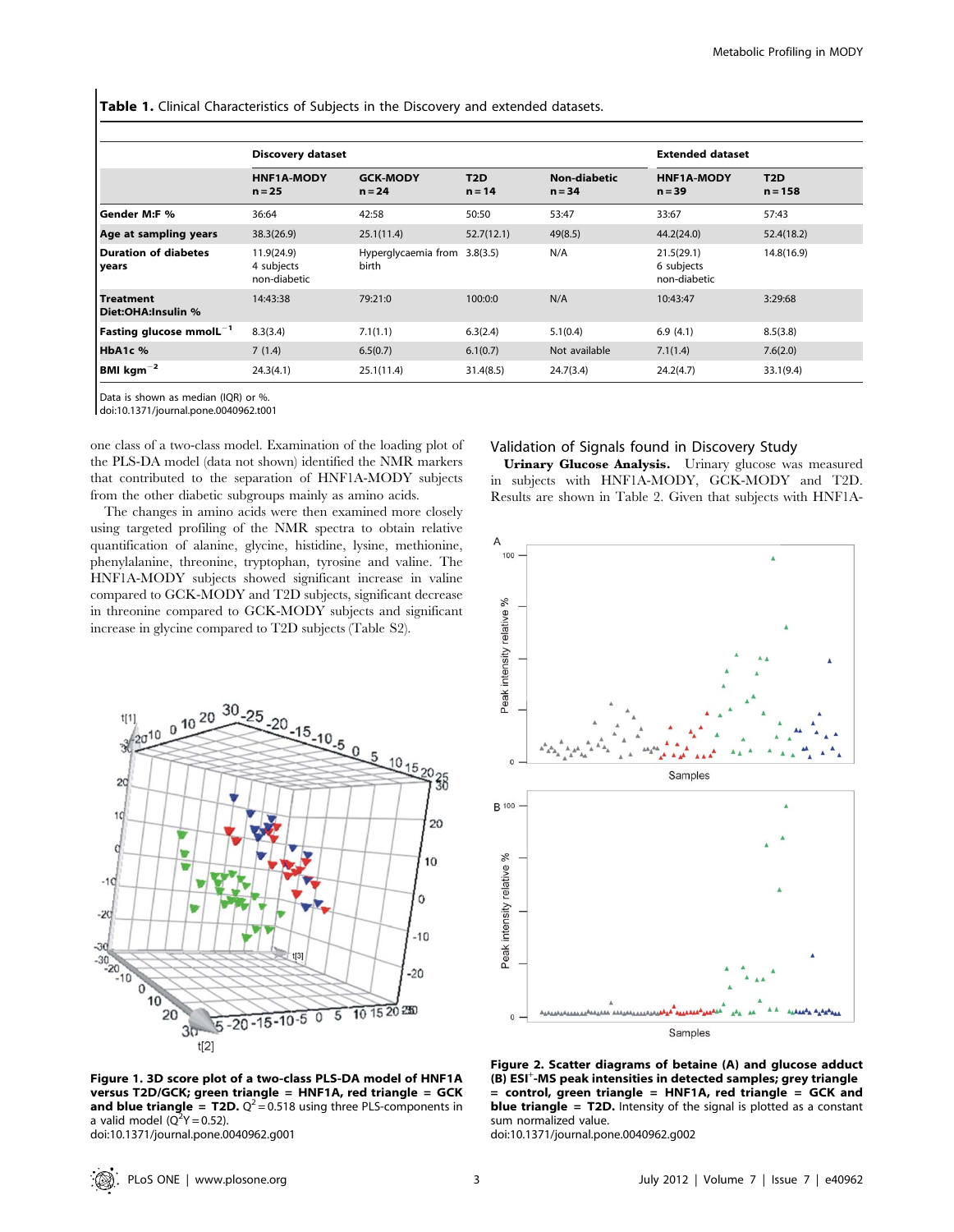MODY are known to have a low renal threshold for glucose, we calculated both urinary glucose/creatinine (UG/Cr) ratio and plasma glucose to urinary glucose/creatinine ratio PG/(UG/Cr). These measures showed a significant difference across the three groups, with the least urinary glucose found in those with GCK-MODY and the most in those with HNF1A-MODY. Similarly the largest PG/(UG/Cr) ratio was found in those with GCK-MODY and the lowest with HNF1A-MODY. Subjects with T2D had intermediate values. This is in keeping with previous observations of serum 1,5AG levels, which are correlated with urine glucose levels [12].

We then examined whether UG/Cr or PG/(UG/Cr) could be used to discriminate HNF1A-MODY from young-onset T2D using Receiver Operating Characteristic (ROC) Curve analysis. The area under the ROC curve for both these two parameters was  $\leq 0.6$ , showing that features based on urine glucose do not provide clinically useful discrimination between HNF1A-MODY and T2D.

Urinary Amino Acid Analysis. Once matched for urinary glucose levels, there was no difference observed in the levels of the urinary amino acids valine and glycine, which were noted in the Discovery study to be increased in HNF1A-MODY subjects (Table 2).

Urinary Betaine Analysis. Betaine/Cr ratio was noted to be high in the urine of HNF1A-MODY subjects in the Discovery Study compared to Diet-controlled T2D and GCK-MODY. On quantifying the extended dataset, however, the opposite finding was noted with markedly higher betaine noted in the T2D group. Two close metabolites of betaine were also higher in the T2D group: Choline, which is a precursor of betaine, and sarcosine, a product of betaine demethylation. Urinary betaine/Cr levels were correlated with fasting glucose  $(p=2\times10^{-5})$ , urine glucose  $(p=3.5\times10^{-4})$  and HbA1c  $(1\times10^{-4})$ . Linear regression showed that the significant determinants of urinary betaine/Cr were urinary glucose ( $p = 0.021$ ) and type of diabetes ( $p = 0.038$ ). After controlling for urinary glucose levels, fasting glucose and HbA1c did not significantly affect betaine/Cr ratio.

Biomarkers in combination with clinical features. It is likely that combinations of clinical features and biomarkers will be

used in clinical algorithms to identify those at high risk of MODY. Linear regression modelling in the HNF1A-MODY and T2D cases from the extended dataset showed that (young) age of onset of diabetes was the most important predictor of HNF1A-MODY  $(P<0.001)$ , with urinary glucose/Cr ratio having a more modest effect ( $p = 0.03$ ).

### **Discussion**

We designed this study to try to identify urinary markers which might be useful in the clinical discrimination of diabetes subtypes in young adults; a group in whom many are missing the opportunities offered by accurate molecular diagnosis. This study has the advantage of a biology agnostic design to identify metabolic markers associated with monogenic subtypes without making prior assumptions about candidacy.

PLS-DA models were used explore the metabolic discrimination between normoglycaemic controls and the various diabetic subtypes. The models showed that compared to the normoglycaemic controls all the diabetic subjects were metabolically 'similar' and had to be treated as one class to make a valid discrimination model against the controls. The four non-diabetic HNF1A mutation carriers showed more features of the diabetic subjects than the normoglycaemic controls despite their fasting blood glucose and HbA1c values being within the normal range. This is in agreement with previous studies on non-diabetic HNF1A mutation carriers which demonstrated that many aspects of the HNF1A-MODY diabetic phenotype, such as  $\beta$ -cell deficiency and low renal threshold for glucose, are already present in the mutation carriers before the development of frank diabetes [21].

The diabetic subtype discrimination model showed that the HNF1A metabolic profile differs sufficiently from the other two subtypes to make a valid model. However, the attempt to classify GCK and T2D separately failed. This probably reflects that the diet-controlled T2D subjects used in the discovery part of the study were metabolically closer to the GCK-MODY subjects than a more typical T2D subject (and this may be a limitation of the design of this study in terms of finding markers that discriminate T2D and GCK-MODY).

Table 2. Follow up of glucose, amino acid and betaine signals.

|                                                                         | HNF1A-MODY   | <b>GCK-MODY</b> | T2D          | p       | C statistic<br>HNF1A vs T2D |
|-------------------------------------------------------------------------|--------------|-----------------|--------------|---------|-----------------------------|
| <b>Urine Glucose</b>                                                    | $n = 27$     | $n = 17$        | $n = 158$    |         |                             |
| Urinary glucose/Cr ratio (mmol/mmol)                                    | 0.67(1.84)   | 0.039(0.024)    | 0.13(1.88)   | $*0.01$ | 0.58                        |
| Plasma glucose/Urinary glucose ratio<br>(mmol/mmol)                     | 0.73(5.87)   | 12.41(9.47)     | 6.92(19.14)  | $*0.04$ | 0.63                        |
| Plasma glucose/(Urinary glucose/<br>creatinine ratio) mmol/ (mmol/mmol) | 13.1 (138.3) | 178.9 (100.3)   | 72.0 (174.7) | $*0.01$ | 0.55                        |
| Amino Acids                                                             | $n = 22$     |                 | $n = 22 -$   |         |                             |
| Valine/Cr ratio (umol/mmol)                                             | 0.35(0.62)   |                 | 0.67(0.92)   | 0.08    |                             |
| Alanine/Cr ratio (umol/mmol)                                            | 2.00(3.80)   |                 | 4.79 (4.61)  | 0.18    |                             |
| One-Carbon compounds                                                    | $n = 39$     |                 | $N = 80$     |         |                             |
| Glycine/Cr ratio (umol/mmol)                                            | 93.6 (73.6)  |                 | 88.1 (68.0)  | 0.87    |                             |
| Urinary betaine/Cr ratio (µmol/mmol)                                    | 19.5 (28.2)  |                 | 34.9 (52.9)  | < 0.001 | 0.70                        |
| Sarcosine/Cr ratio (µmol/mmol)                                          | 0.21(0.25)   |                 | 0.27(0.24)   | 0.03    | 0.63                        |
| Choline/Cr ratio (umol/mmol)                                            | 2.75(2.59)   |                 | 4.00(3.43)   | 0.003   | 0.67                        |

Data are median (IQR). P values compare HNF1A and T2D using Mann Whitney U test except for \* where comparisons between all 3 groups are calculated by Kruskal-Wallis test.

doi:10.1371/journal.pone.0040962.t002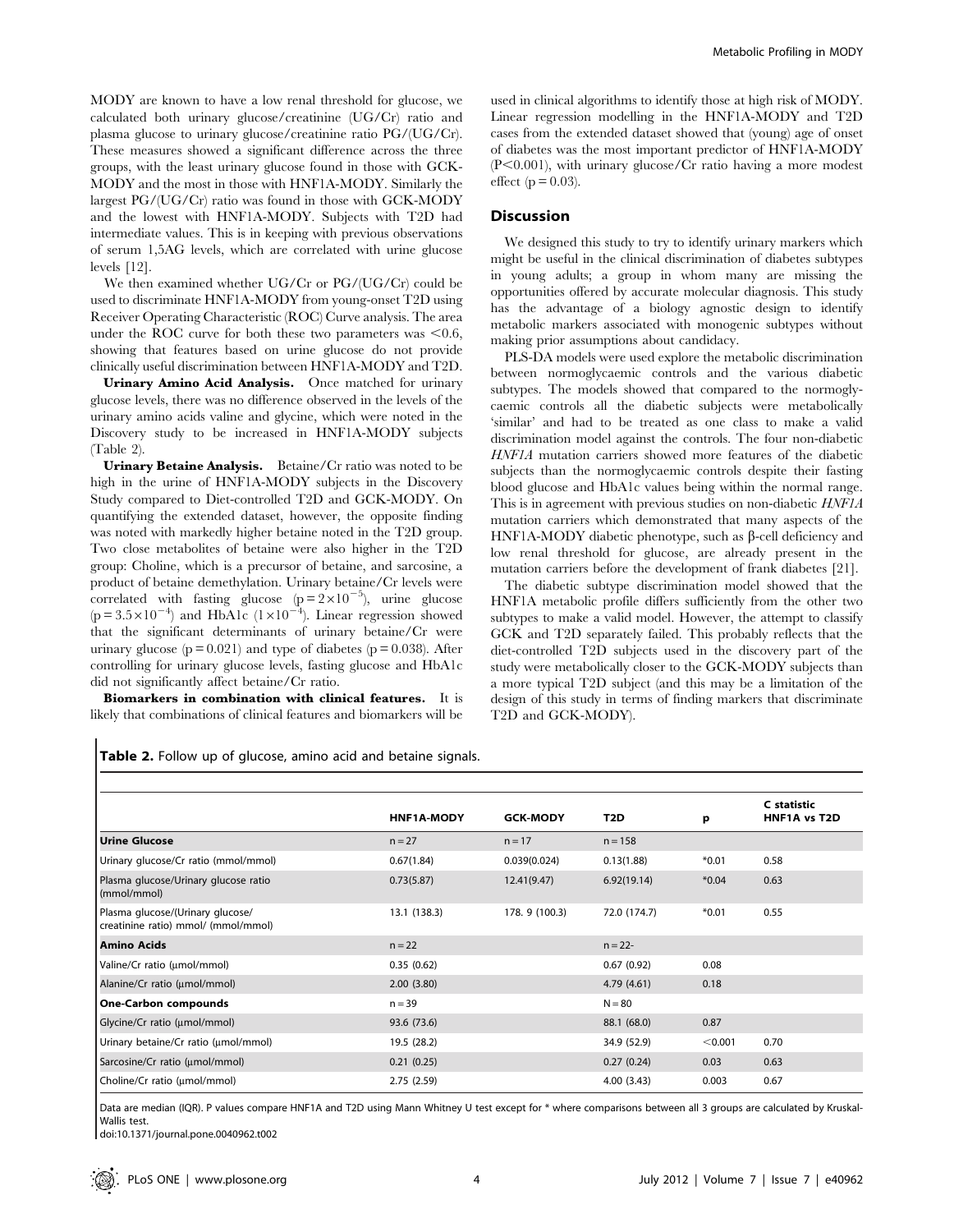Using the UPLC-MS methodology, we identified two peaks that were associated with HNF1A-MODY cases rather than T2D and GCK-MODY subjects. Firstly they had increased urinary glucose levels. This was not surprising as low renal threshold is seen clinically in this form of diabetes and attributed to reduced expression of the low affinity/high-capacity glucose co-transporter (SGLT2) which is regulated by HNF1A [22]. In this study we have examined for the first time whether parameters derived directly from urinary glucose measurement can be used as a simple diagnostic screen for HNF1A-MODY cases. Although a significant difference is observed, this is not of high discriminative accuracy as demonstrated by a ROC curve derived C-statistic of  $< 0.6.$ 

The MS study also identified increased urinary betaine levels in the HNF1A-MODY subjects. We were unable to confirm this in the extended study – in fact we observed that betaine excretion was significantly higher in individuals with T2D. Betaine is important in mammalian physiology in two main ways [23]: firstly it is involved in metabolism of one-carbon compounds by acting as the donor of a methyl group in the conversion of homocysteine to methionine and secondly it is one of the major osmolytes utilised in the kidney and other tissues. Urinary betaine excretion is known to be increased in diabetic individuals [24] and in those who have metabolic syndrome [25].

The increased urinary betaine excretion seen in those with metabolic syndrome means we would expect that subjects with T2D would have higher urine betaine as we saw in the extended study. The initial observation was thus likely to be spurious and due to differences in the T2D groups used in the two arms of the study. The diet-controlled T2D subjects selected for the discovery part of the study had lower fasting glucose and HbA1c levels than the more typical T2D group used in the extended study (both  $p<0.03$  between discovery and extended study groups). Betaine excretion has been previously reported to be correlated with fasting glucose levels [24] and from our results appears to be partly driven by glycosuria (which is itself correlated with fasting glucose and HbA1c). This might be expected to increase betaine excretion in subjects such as the HNF1A-MODY cases who have a low renal threshold for glucose. Interestingly our observation that urine glucose excretion is correlated with urinary betaine has recently been reported by another group [26], the mechanisms of this warrant further investigation.

Alterations in serum and urinary amino acids are seen in the  $Hnfla-/-$  mouse and have been investigated previously as candidate biomarkers for HNF1A-MODY [8,16]. In the study by Bingham et al [8], aminoaciduria was seen in other forms of diabetes as well as HNF1A-MODY and was thought to be driven by the presence of glycosuria. We matched for urine glucose in order to establish definitively whether there were any differences in urinary amino acids between T2D and HNF1A-MODY that were additional to the effects of glycosuria. No differences were seen and thus we conclude that urinary amino acid profile cannot be used as a marker for HNF1A-MODY.

In conclusion, the overall findings of this study were that there were no robust differences found on metabolic profiling of youngadults with different diabetes subtypes that would aid clinical discrimination of these subtypes and identify those in whom genetic testing might be beneficial. We did however confirm the expected difference of increased urinary glucose in HNF1A-MODY highlighting that the numbers of cases included and the study design was adequate to identify differences between the subgroups. However, the T2D group, selected because they were diet controlled and thus on few medications and without complications of diabetes, was too metabolically similar to the GCK–MODY group to allow good separation.

Our study has implications for metabolic profiling in complex metabolic disorders such as T2D, as despite using homogenous subgroups with different underlying pathophysiologies, we have failed to detect urinary metabolic differences which translate into robust biomarkers. Alternative omic approaches such as peptide or protemomics might be more effective in identifying robust biomarkers for diabetes subtype discrimination.

# Materials and Methods

# Ethics Statement

The study was performed according to the latest version of the Helsinki Declaration. Ethical approval was obtained from the Oxfordshire local research ethics committee and all subjects gave written informed consent prior to participation.

### Subjects

For the initial Discovery study we included 14 cases of HNF1A-MODY, 17 of GCK-MODY, 14 cases of diet controlled youngonset T2D (diagnosed up to 45 years of age) and 34 non-diabetic individuals (Table 1). Due to the lower prevalence of HNF4A-MODY compared with GCK and HNF1A-MODY we were unable to recruit individuals with HNF4A mutations for this study [2]. Subjects for the extended study were selected from a larger pool of subjects as detailed below. The T2D subjects used in the extended study were independent of those used in the Discovery study, and represented a more typical mixture of T2D cases (longer duration, treated with diet, oral agents or insulin). The HNF1A-MODY cases in the extended study included as a subset those who took part in the Discovery study.

Subjects were ascertained from Oxfordshire, UK and those with MODY from Oxfordshire and other counties in the South of England. The MODY subjects comprised subjects with known pathogenic mutation (confirmed by sequencing in a certified UK diagnostic centre) in either HNF1A or GCK. The individuals with MODY were recruited from patients known to our clinical service, family members of those patients or patients from other hospitals identified by the Genetic Diabetes Nurse network. One HNF1A-MODY had impaired glucose tolerance (IGT) and 3 were normoglycaemic; the remainder had diabetes. Oral glucose tolerance test (OGTT) data at the time of sampling were available on the non-diabetic HNF1A-MODY mutation carriers to confirm diabetic status. Subjects with GCK mutations are affected with lifelong fasting hyperglycaemia.

The T2D subjects were selected from the Young Diabetes in Oxford study, comprising subjects diagnosed with diabetes  $\leq$ 45 years of age, C-peptide positive and with negative GAD antibodies. Individuals selected for the Discovery study were all diet treated, while those in the extended study were on various treatments (see Table 1). Subjects did not meet clinical criteria for MODY diagnostic testing [5] or had been tested and were negative for mutations in HNF1A/HNF4A and/or GCK.

Non-diabetic subjects  $(ND, n = 34)$  in the Discovery study were recruited from the Oxford Biobank (http://www.oxfordbrc.org/ research/chronic-disease-cohorts/102/), a population-based collection of healthy adults aged 30–50 recruited for translational medicine studies. Normoglycaemia was defined as fasting glucose  $<$  6.0 mmol/l and no history of a diagnosis of diabetes. All subjects were of European ethnicity.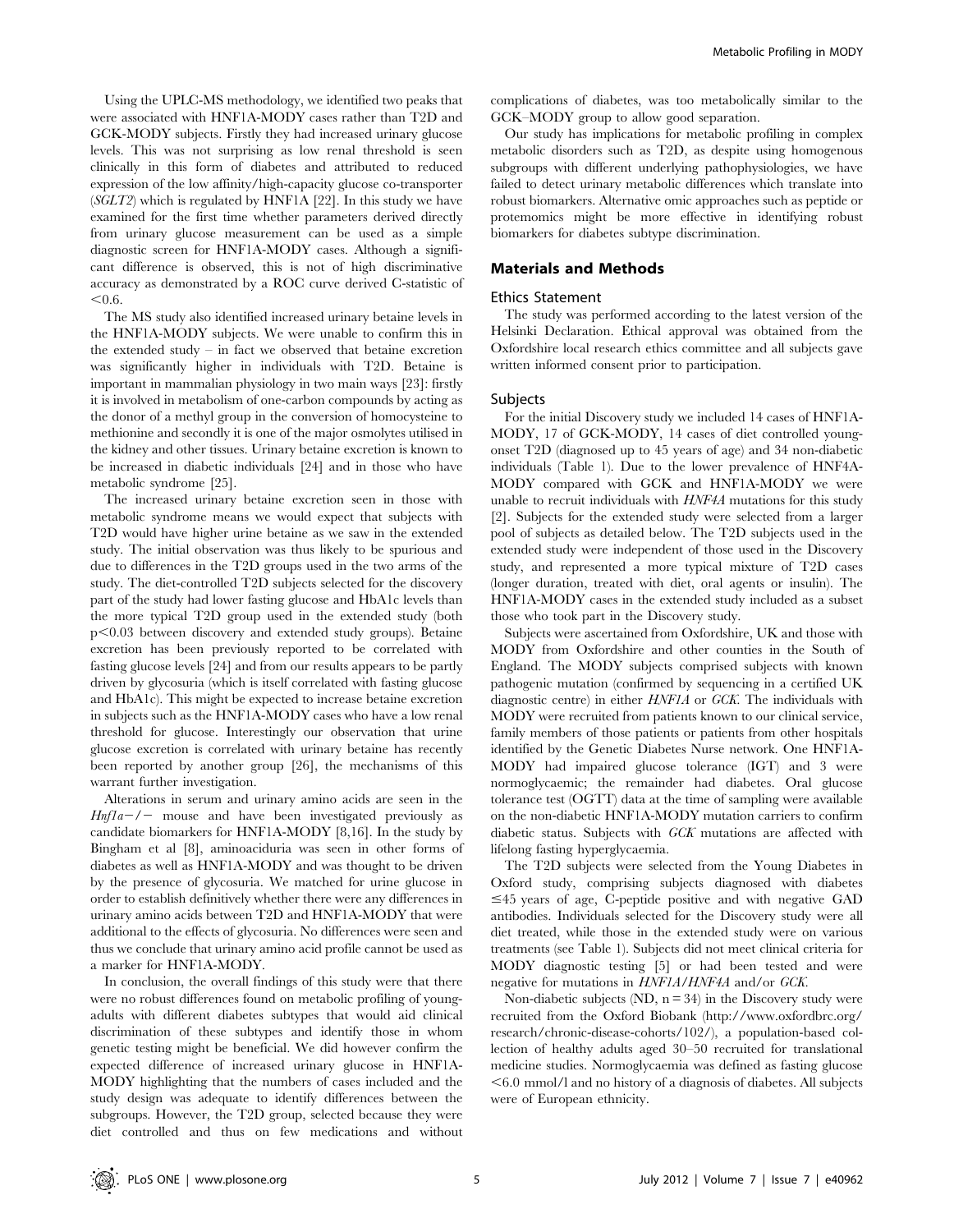#### Sample Collection and Preparation

An early morning urine sample was supplied by each subject. The urine was centrifuged and the supernatant separated and stored at  $-80^{\circ}$ C. Analysis of urinary glucose and creatinine as well as a paired sample for fasting plasma glucose, HbA1c and serum creatinine was performed in the Department of Biochemistry at the John Radcliffe Hospital, Oxford using standard analysis methods. The samples were prepared for UPLC-MS and NMR analyses according to sampling procedure in the supplementary online methods (Text S1).

# UPLC-MS

The UPLC Q-Tof MS system comprised an AQUITY UPLC hyphenated to a Q-TOF Premier mass spectrometer (Waters, Milford, USA) (for details see supplementary online methods, Text S1). The identification process of important metabolites was performed by accurate mass and MS/MS measurements and confirmed by co-elution with commercially purchased standards.

# <sup>1</sup>H NMR spectroscopy

One-dimensional <sup>1</sup>H NMR spectra were acquired on a Bruker DRX 600 spectrometer (Bruker BioSpin, Rheinstetten, Germany) (for details see supplementary online methods, Text S1). Assignments of metabolites were based on literature values. The targeted profiling approach in the Chenomx NMR Suite v7.0 (Chenomx Inc., Alberta, Canada) was used to relatively quantify amino acids.

## Data processing

Control urine samples were used to check the reproducibility of MS and NMR data acquisition across well plates. MassLynx v4.0 (Waters, Milford, USA) was used to convert the centroid UPLC-MS data files to NetCDF format for further processing. XCMS [27] software was used for peak matching, non-linear retention time alignment and quantitation of mass spectral ion intensities across all NetCDF mass spectral files. The method is described in detail in the Supplementary online methods. Normalised data sets were constructed using constant sum normalisation. The NMR spectra were phase and baseline corrected and chemical shift aligned to the internal standard. Spectral regions corresponding to water were removed. Glucose regions were also removed due to high urine glucose levels in many of the HNF1A-MODY samples. The full resolution NMR spectra were normalized using probabilistic quotient normalisation [28].

#### Data analysis

The MS peaks present in blank water samples were removed across all spectra, and all models were calculated with univariate scaled data. All NMR models used Pareto scaled data. Principal component analysis (PCA) of the MS and NMR data was used to check for outliers and trends due to gender, age, and family. Partial least squares discriminant analysis (PLS-DA) was used to model the discrimination between the HNF1A, GCK, T2D and ND groups. Cross-validation with seven cross-validation groups was used to determine the number of components. The validity of the PLS-DA models was assessed using a response permutation test with 200 permutations, and  $Q^2 > 0.5$  was considered to be a good model. O-PLS-DA model S-plot [29] was used to look for MS peaks that might contribute significantly to the separation of the diabetic subclasses.

Individual urine amino acids determined by <sup>1</sup> H NMR spectroscopy were compared across the groups of diabetic individuals by unpaired t-tests.

# Quantification of urinary Valine and Glycine

A subset of 22 HNF1A-MODY and 22 T2D subjects were selected for analysis. Samples were matched for urine glucose, to control for the known effect of glycosuria as a cause of aminoaciduria [8]. Analysis was performed in the Biochemistry lab at the John Radcliffe Hospital, Oxford. Samples for amino acid analysis underwent pre-column derivatisation using AccQ?Fluor reagent (Waters, Milford, USA). Briefly, internals standards (methylphenylalanine and methionine sulfone, Sigma) were added to each specimen. Proteins were precipitated by the addition of acetonitrile and isolated by centrifugation. Supernatants were subsequently derivatised using AccQ?Fluor reagent. Amino acid derivatives were separated on a Waters ACQUITY UPLC system (Waters, Milford, USA) with UV absorbance measured at 260 nm. Gradient chromatography was employed using AccQ?Tag Ultra mobile phases (AccQ?Tag Ultra eluent A and AccQ?Tag Ultra eluent B), flow rate of 0.6 ml/min, injection volume of 1 µl, ACQUITY UPLC BEH C18 column (1.7 µm  $2.1\times150$  mm), column temperature of 60°C. Calibration was performed using an amino acid standard solution (Sigma) and analyses were verified using in-house quality control material. Data analysis was performed using Empower 2 software (Waters, Milford, USA).

# Quantification of betaine, related methylamines and selected amino acids

Thirty-nine HNF1A-MODY and 80 T2D subjects were selected for analysis. Samples were analysed by Bevital laboratories, Bergen, Norway using high-throughput systems [23]. Betaine and a number of close metabolites in the one-carbon pathway were selected for analysis: total homocysteine, methylmalonic acid, cysteine, methionine, serine, glycine, cystathionine, kynurenine (analysed by gas chromatography/mass spectrometry); sarcosine and tryptophan (gas chromatography/tandem mass spectrometry) and choline, betaine, dimethylglycine, arginine and asymmetric/symmetric dimethylarginine (by liquid chromatography/tandem mass spectrometry).

# Statistical Analysis for the amino acid and one-carbon validations

Differences between medians were calculated using Mann Whitney U or Kruskal Wallis tests. Statistical analysis was performed in SPSS v18 and  $p<0.05$  was considered significant.

# Supporting Information

Figure S1 Typical base peak MS chromatograms obtained from urine of: A) T2D; B) GCK; C) HNF1A and D) healthy controls, scanned by ESI<sup>+</sup>.

Figure S2 Score plot of a 2-class PLS-DA model of the control group versus the three diabetic subgroups together; Grey triangle = control, green triangle = HNF1A, red triangle = GCK and blue triangle = T2D.  $Q2 = 0.55$  using two PLS components in a valid model. The samples in red boxes are three HNF1A non-diabetic mutation carriers; the blue box sample is a HNF1A IGT mutation carrier. (TIF)

Figure S3 Score plot of a three-class PLS-DA model of the three diabetic subgroups using ESI+-MS data.  $Q2 = 0.011$  for the first two components in a non-valid model. Grey triangle  $=$  control, green triangle  $=$  HNF1A, red triangle = GCK and blue triangle = T2D. (TIF)

<sup>(</sup>TIF)